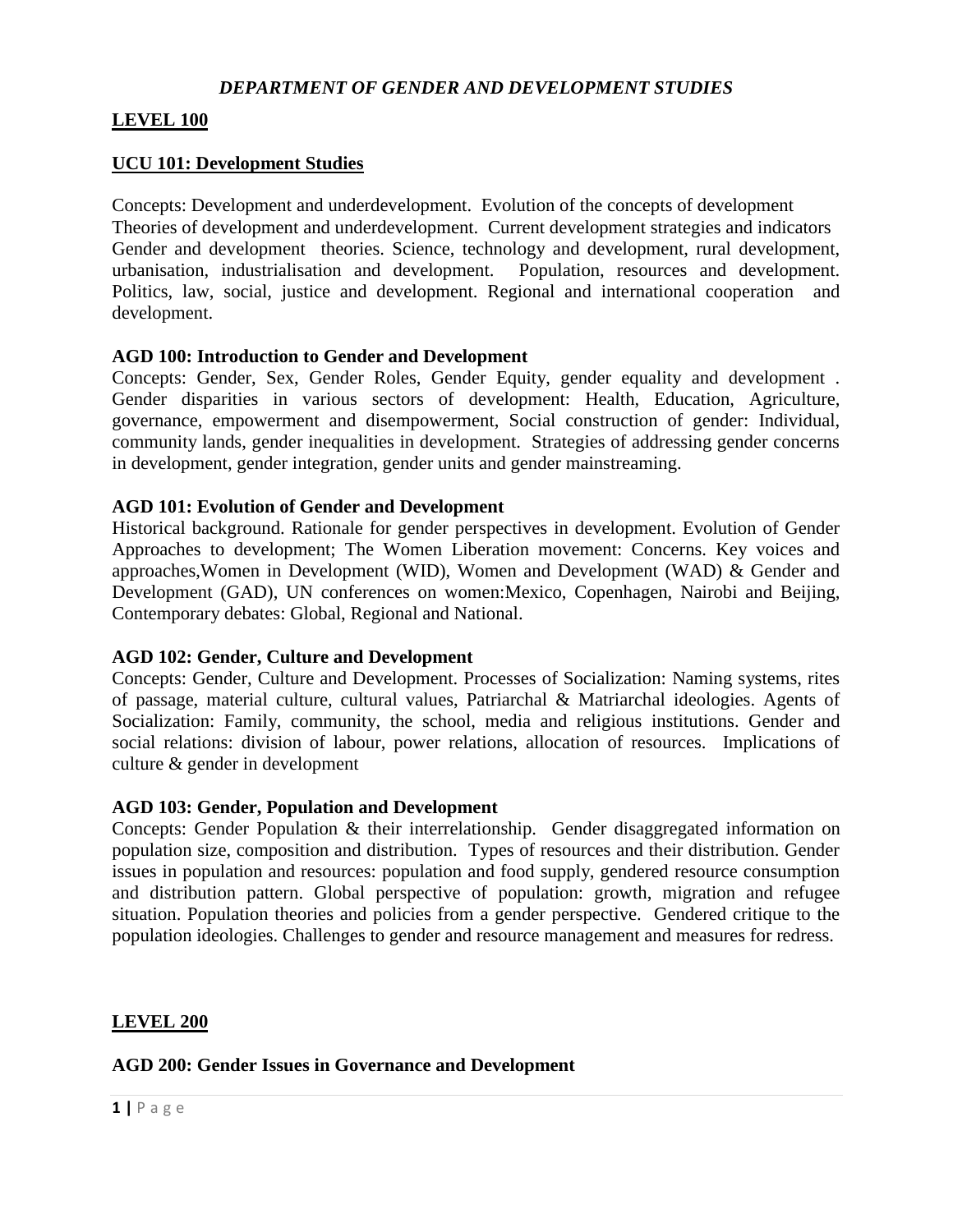Theories of governance and gender implications. Types of governance from a gender perspective: Indigenous, modern, participatory governance at local, national and international levels. Issues of governance: Corruption, leadership, ethnicity, land civil and human rights, and gender implications. Institutions of governance: Political parties, devolution and national machinery. Role the media and civil society in governance. Constitution and democracy: Gender representation and participation.

# **AGD 201: Introduction to Gender and Development Theories**

Concepts: Gender, theory and development and their interrelationships. Rationale. Overview of Theories of Development: Classical, Modernism, Dependency, and World Systems Theory. Modern development paradigms: Feminism, masculinities, application of theories. Critique of theories.

# **AGD 202: Participatory Approaches in Gender and Development (new title)**

Concepts: Participation and Gender and their interrelationships. Historical origins and evolution of participatory techniques from a gender perspective. Rapid Rural Appraisal (RRA). Participatory Rural Appraisal (PRA). Pillars of participatory development. Gender dynamics in participatory development. Application and uses of participatory methods and tools: such as mapping, surveys, observation. Constraints to participatory development and measures for redresses.

# **AGD 203: Gender in Agriculture and Development (New title)**

Concepts: Gender, Agriculture and Development. Traditional and Modern methods of agriculture and development. Gender, Land tenure and Utilization systems. Gender Relations in agricultural division of labour. Agriculture and Mechanization and gender implications. Agriculture and technology from a gender perspective. Policy issues in agricultural development and gender implications. Challenges facing agricultural sector from a gender perspective and measures for redress.

# **LEVEL 300**

# **CORES**

## **AGD 300: Gender Analysis Frameworks**

Concepts: Gender, empowerment, Analysis & frameworks. Rationale for gender analysis. Gender analysis frameworks –ABC of Gender Analysis, Harvard, Caroline Moser, Sarah Longwe, People Oriented Planning (POP), Social Relations Framework (SRF), Gender Analysis Matrix, Community Analysis matrix. Capacities and vulnerabilities analysis, Criteria for selecting of frameworks. Application and critique of Gender analysis Frameworks.

## **AGD 301: Gender Based Violence (New Title)**

Concepts: Violence, Gender Based Violence (GBV), Sexual Gender Based Violence (SGBV), VAW and development. Theories of Gender Based violence. GBV as a human rights issue, Types, Causes and effects of gender based violence on development. Femininities and masculinities in GBV. The vicious cycle of Gender based violence. Legislation and policy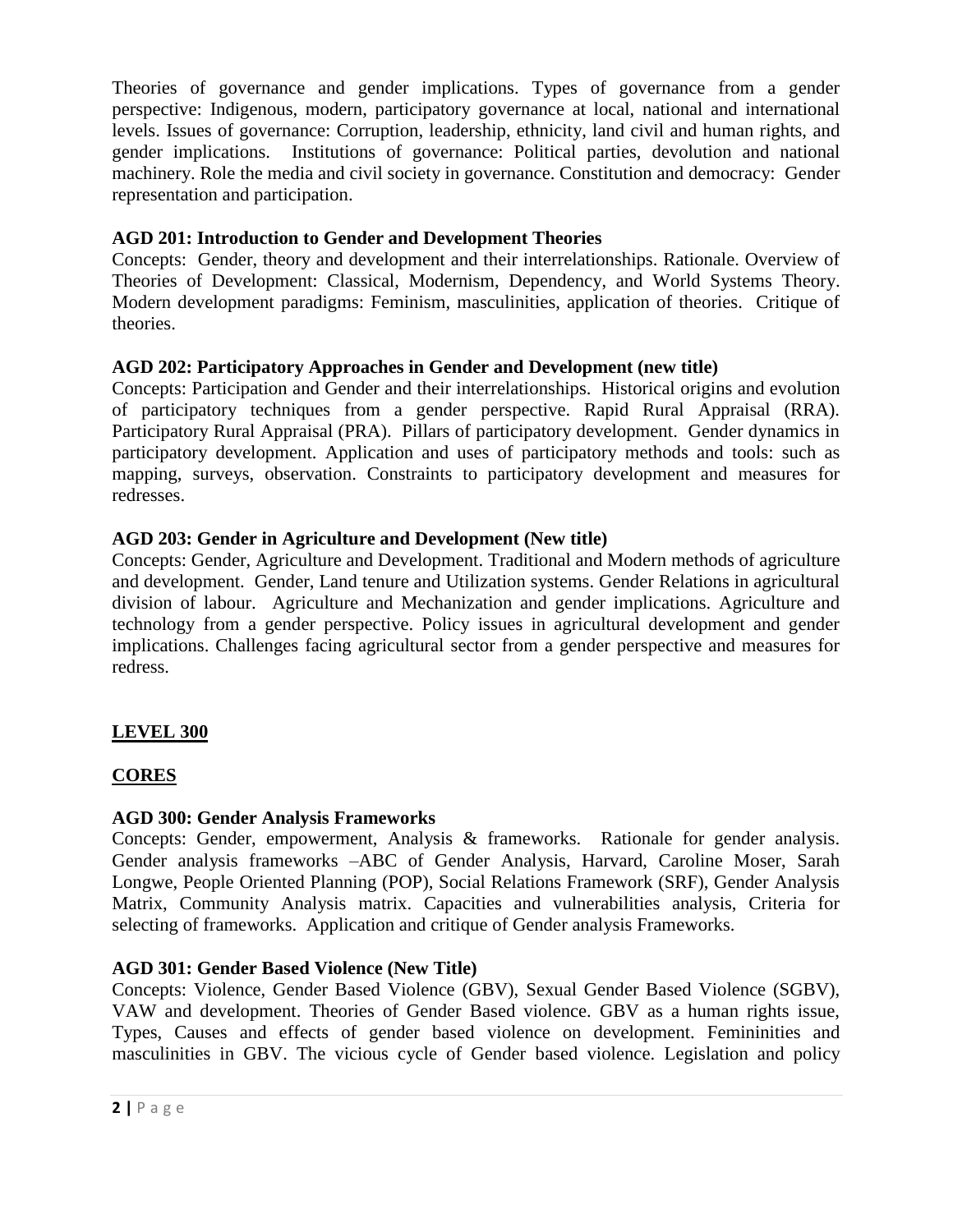against GBV. Challenges to addressing gender based violence. Role of men and women in combating GBV at both micro and macro levels.

# **AGD 302: Research Methods (To be offered at the School Level)**

## **AGD 303: Gender and Environmental Management**

Concepts: Gender, Environmental management and conservation. Current debates: Allocation, access and control, climatic change and pollution. Conservation. Framework for Gender analysis of resources and benefits: Effects of environmental changes on gender relations. Gender and sustainable development: eco-systems, agro-forestry practices, environmental degradation, the green revolution, gendered impact of environmental policies and programmes. National Environmental management mechanisms. Challenges and prospects mainstreaming gender in environmental management.

### **AGD 304: Gender in Regional Cooperation and Development (new title)**

Concepts: Gender, Regional Cooperation, Development. Rationale: Forms of regional cooperation. Gender disparities in economic and political integration. Gender gains in regional cooperation, integration & development. Impact of regional blocks on development. EU, North American Free Trade Area (NAFTA), African Union (AU), Africa Growth and Opportunity Act (AGOA), Economic Commission of West African State. (ECOWAS), Common Market for Eastern and Southern Africa (COMESA), Southern Africa Development Area Community (SADC), East African Community. Regional gender mainstreaming instruments: SADC protocal, Maputo protocal: Gender challenges facing regional cooperation and integration, implications and measures for redress.

## **AGD 305: Gender, Project Planning, Development & Management.**

Concepts: Gender in project planning, project development and Project Management. Theories of Project Management. Historical perspective of project development. Gender responsive project cycle. Gender responsive indicators. Project proposal writing: general proposals and proposals for funding. Elements of Gender responsive project development and management. Project tracking and appraisal techniques; monitoring and evaluating project packages for gender responsiveness. Gender budgeting in project management. Challenges and prospects of project sustainability from a gender perspective.

### **AGD 307: Gender Dimensions in Community Mobilization and Development**

Concepts: Community, Mobilization and Development. Rationale. Approaches in community mobilization and development from a gender perspective. Origins of community development. Philosophy, principles of community development and gender dynamics. Role of indigenous knowledge in community mobilization & development. Group dynamics: leadership, communication, change agencies and agents, culture, attitude and social change and gender implications. Challenges to community mobilization & development Measure for redress.

### **AGD 313: Gender, Language and Communication (New Unit)**

Concepts gender inclusive/ sensitive language in communication. Gender theories and communication. Predominant social assumptions and communication norms and impact on gender relations. Creation, maintenance and change of gender perceptions through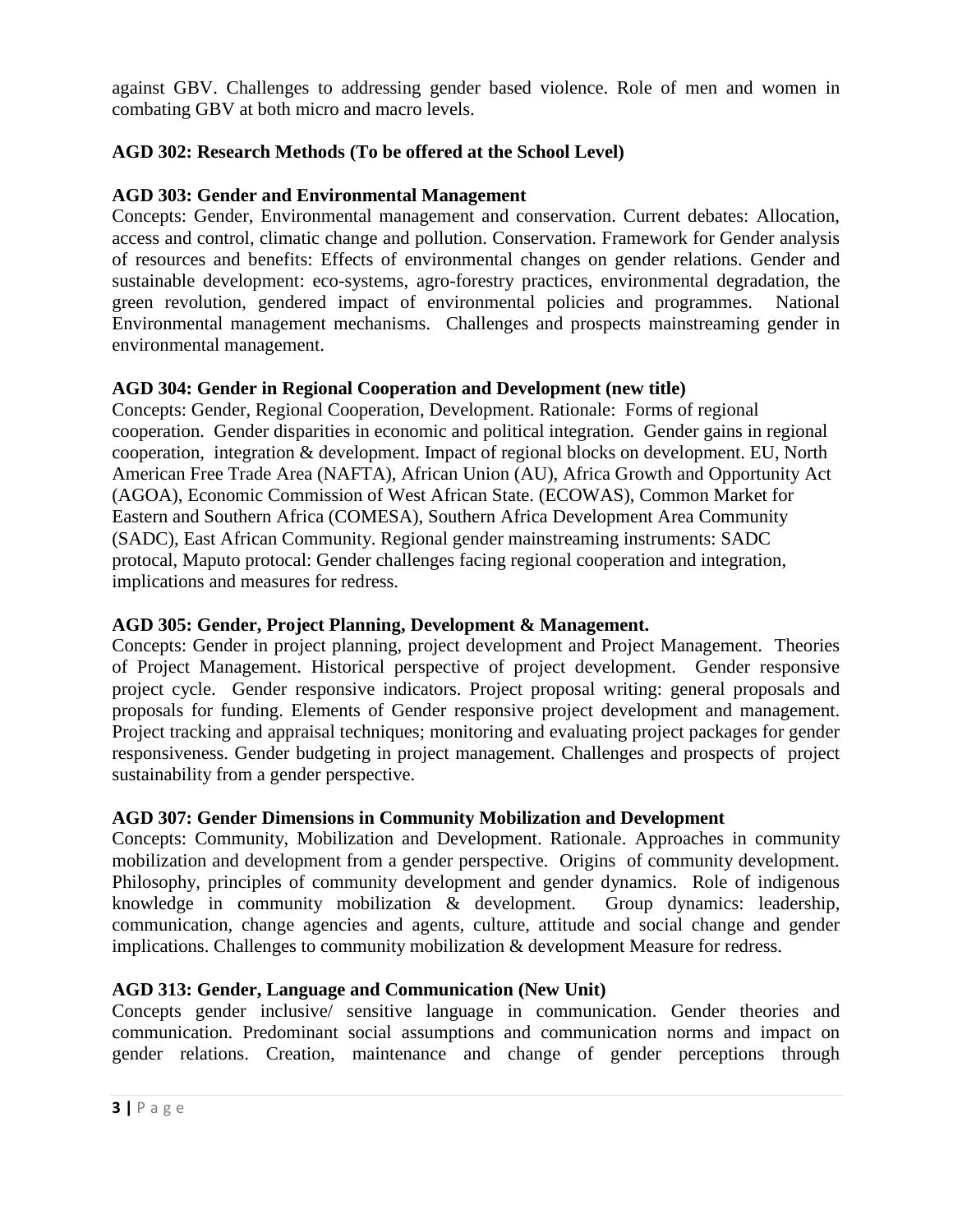communication. Skills in identifying gendered expectations and their impact on the behavior of men and women. Challenges and prospects in gender inclusive language use and communication.

### **OPTIONS**

### **AGD 310: Gender Issues in Science, Technology & Development.**

Concepts: Science, Technology and Development. Gendered contribution of indigenous science and technology and its implications for development. Indigenous technological variations. Transition and adoption of science and technology. Science and technology policies and gender implications. Engendering science and technology for national development. Challenges posed by science & technology and strategies for mitigation

### **AGD 312: Gender Dimensions in Rural and Urban development (Merge 312 & 314)**

Concepts: Gender, Urban and Rural Development. Rationale for urban and rural development. Trends in formation and development of urban and rural settlements. Factors fueling rural-urban migration and gender implications. Gender and the process of change in rural development. Role of urbanization in development and gender implications. Gender issues in urbanization and industrialization and rural development. Gender dimensions in spontaneous and informal settlements. Rural and Urban planning and its gender implications. Challenges to sustainable urban and rural development and strategies for redress.

### **AGD 315: Violence Against Women (New Title)**

Concepts: Violence against women (VAW). Rationale: Distinction between VAW & GBV. Global, regional, national prevalence of VAW. Theories. Types and forms of VAW: Sexual, physical, psychological, cultural, infanticide, trafficking of women, forced abortions, female genital mutilation, homicide, child sexual abuse. Impact of VAW the individual, family, community and on development. Strategies of addressing VAW, Policies and legislation: International, national, communal and religious. Challenges to implementation.

### **AGD 316: Gender, Children and Development Issues in Africa**

UN Conventions of the rights of the child, African charter on the rights and welfare of the child, the constitution of Kenya 2010. Children's Act 2001, gender issues in education, health, gendered exploitation of child labour, child prostitution, impact of HIV/AIDs epidemic on boys and girls, the child in armed conflict, and its impact on boys and girls, the vulnerability of the girl and the boy-child, the role of UNICEF and other international development agencies and NGOs and identification of best practices for development work with children.

**LEVEL 400**

## **CORES**

**4 |** P a g e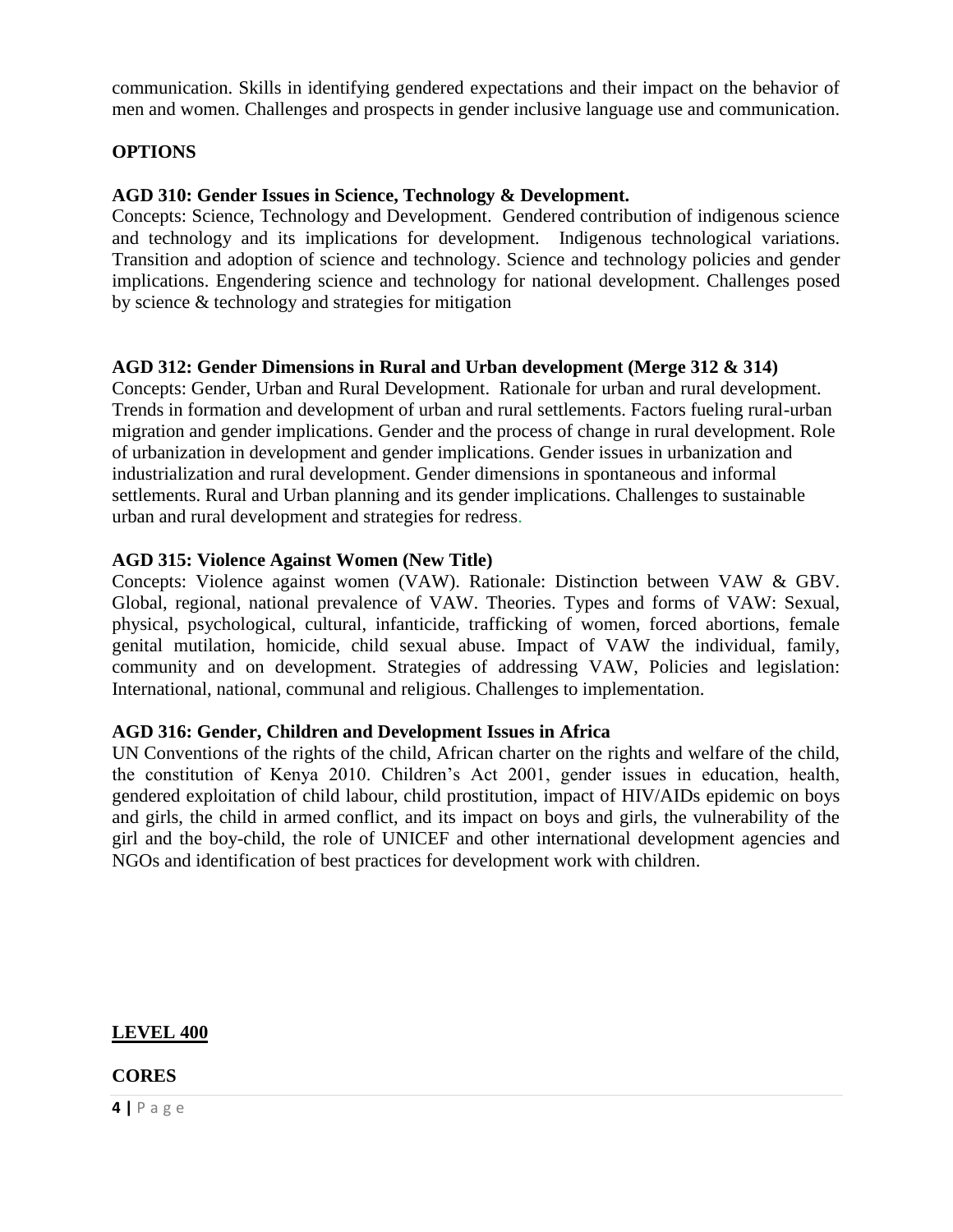# **AGD 402: Gender Planning, Policy Formulation and Implementation**

Concepts: Gender planning, National Planning, Policy Formulation, implementation. Rationale: Policy formulation processes from a gender perspective. National gender policy and gender machinery. Gender planning and policy approaches to womens development(Caroline Moger). Types of policies and frameworks: EFA, water for all. Millenium development goals, poverty reduction, wealth creation. Typology of policies by gender: gender blind, gender neutral, gender redistributive and gender responsive. Sectrol and organizational gender policies. Micro and macro planning tools, strategies and their gender implications. Challenges and prospects in gender planning, policy formulation and implementation.

# **AGD 403: Gender, Population and Resource Management**

Concepts: Gender population and resource management. Gender disaggregated information on population size, composition and distribution. Global perspective of population growth and its gender implications. Population theories from a gender perspective. Gendered critique to the population ideologies. Gender issues in population and resources: population and food supply, gendered resource consumption and distribution patterns. Gender issues of human Ecology.

# **AGD 405: Gender, Human Rights and Development.**

Concepts: Gender, human rights development, Evolution of Human rights and human rights approach to programming. Classification of human rights Gender and human rights in Africa and its implications. International, Regional and national human rights instruments: Universal declaration of human rights 1948, Maputo protocal, the constitution of Kenya 2010. International and regional oversight bodies and gender implications Culture and human rights of vulnerable groups: handicapped, refugees, women, children. Challenges to realization of Human Rights and strategies for redress.

## **AGD 407: Gender Issues in Conflict Management and Peace Building**

Concepts: conflict, management & peace building from a gender perspective. Theories of conflict management & peace building. Gendered patterns and characteristics of conflict. Gendered Impact of conflicts. Gender responsive conflict management. Models of conflict management and peace building. Local, National and International instruments and strategies in conflict management and peace building from a gender perspective. Indigenous & Contemporary approaches to conflict management and peace building. Gender challenges in conflict management and peace building and Measures for redress.

## **AGD 408: Gender Mainstreaming**

Concepts: Gender mainstreaming. Rationale for gender mainstreaming: International, regional and national. Mainstreaming gender concerns in public, private and informal sectors. Tools for gender mainstreaming: Policies, national budget, planning and human resource development. Challenges to gender mainstreaming.

# **AGD 410: Gender and Empowerment (New title)**

Concepts: Gender, empowerment and its rationale. Theories of empowerment. Types of empowerment: Physical, social, economic, cultural tools for empowerment from a gender perspective. Opportunities, diversities and empowerment. Challenges to empowerment women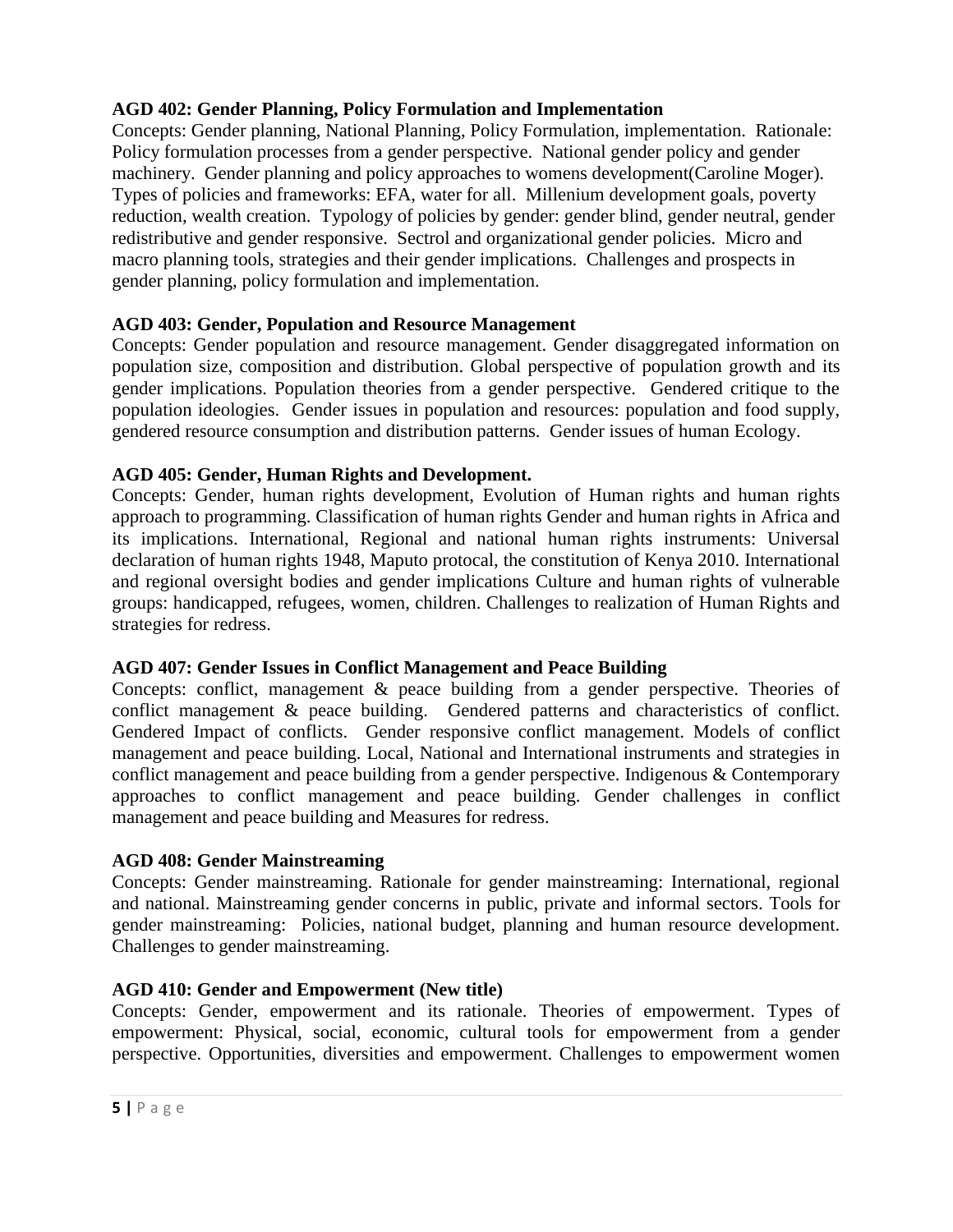and men at micro & macro levels. Gender inclusive empowerment strategies. Measures to address the challenges.

## **AGD 411: Gender, Reproductive Health and Human Sexuality (New title)**

Concepts: Gender, Health, Reproductive Health, Human Sexuality, development. Health analyzed from a holistic approach: social, cultural, economic, political and physical. Gender issues in reproductive health: HIV/AIDS, maternal mortality, contraceptives, abortion, adolescent sexuality and implications fro masculinities and femininities Reproductive health policies. The role of women and men as health care providers. Constraints and opportunities in health provisions and utilization. Gendered patterns of infection and management of diseases prevention and gender implications.

# **AGD 415: Gender, Education and Development**

Concepts: gender, education and development and their interrelationships. The rationale for gender issues in education: access, retention, performance, participation and transition and development. Gender policy in education. Curriculum: development and practice from a gender perspective. Gender analysis tools in education. Gender responsive indicators in the educational system. Challenges to gender mainstreaming in the Education sector  $\&$  measures of redress.

# **OPTIONS**

## **AGD 400: Statistics. (To be offered at the School Level).**

## **AGD 401: Project**

Students will research on a gender and development topic of their choice under the guidance of the department. The project will be initiated in the first semester of level 400 and will be expected to take up most of the second semester of the same year. The purpose will be to give students opportunity to apply some of the gender and development theoretical frameworks including gender analysis to a concrete life situation. The project will include field research and the results will be presented as written report-dissertation of about 5000-8000 words. It should be completed at end of the  $4<sup>th</sup>$  year.

## **AGD 416: Gender and the Media (New title)**

Concepts: gender and media. Types of media: print media, electronic media, social media, popular culture, language and communication systems. Media policies: Tools for gender analysis of the media. Role of media in the development process: advocacy, dissemination, mobilization and provision of information. Gender portrayal in the media. Gender stereotypes in the media. Challenges to gender responsiveness in the media, strategies for redress and implications for development.

## **AGD 417: Gender, Religion and Development (New title)**

Concepts: Gender and religion. Role of religion in defining the status of women and men in society. Impact of religious traditions, beliefs and practices on gender relations: African/Western /oriental religious beliefs and practices. Role of religion in development. Religion and GBV: Gender ideologies perpetuated through religion and religious practices and their implications on